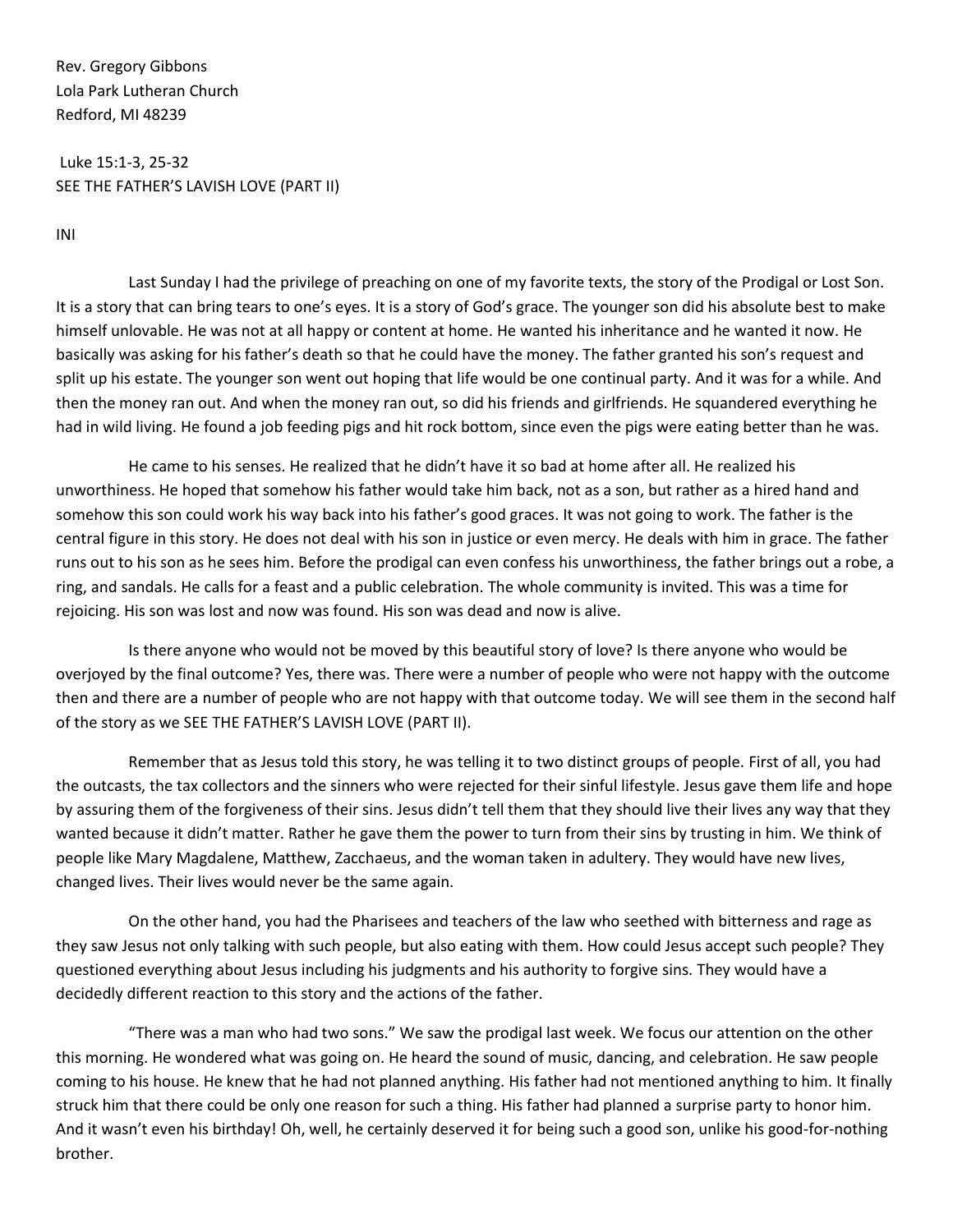Can you imagine the look on his face when one of the servants told him the real reason for the celebration? "Your brother has come, and your father has killed the fattened calf because he has him back safe and sound." He couldn't believe his ears. This had to be some kind of a cruel joke! As the servant used the words "your brother" and "your father" he spoke with a straight face. It was no joke. It was real. The servant intimated that the only thing needed to make the celebration complete was for him to go in and join the feast. The whole family would be back together again. Yep, just one big happy family!

The chances of him going in and doing that were slim and none, and slim just left town. He stayed outside. His anger was growing by the minute. You could have fried an egg on his forehead. All those years of staying home and working for his father while his good-for-nothing brother went out and spent his share of the inheritance. His brother comes home and now his father has a feast …for him? It was very clear that the feast was the problem.

We can certainly imagine the Pharisees and teachers of the law nodding their heads in agreement. They understood the second son completely. They would do the very same thing. Why would he go in and join the feast? He would be putting his stamp of approval on his father's foolish actions. Why would he forgive his younger brother? He certainly didn't deserve forgiveness. And he certainly didn't deserve a feast in his honor! Why didn't the father put all kinds of conditions on this son, making him jump through all kinds of hoops until he proved himself worthy, which of course he never would? The teachers of the Law were the ones who kept God's holy law or so they thought. They were the ones who debated every fine point while the tax collectors, prostitutes and other sinners showed that they did not deserve God's favor and never would.

The father was the wild card in this story. He showed amazing patience and love for his younger son. He will show the same here. The older son will not come in and join the feast. This is a public insult. The father wanted to receive his younger son back publicly. The older son will reject his father publicly. The younger son did not have to say a word, but the older son would have plenty to say. The disgust and displeasure was easy to read on his face. Just as the father had run out to receive his younger son, so the father will go out to his older son and plead with him.

"All these years I've been slaving for you and never disobeyed your orders. Yet you never gave me even a young goat so I could celebrate with my friends. But when this son of yours who has squandered your property with prostitutes comes home, you kill the fattened calf for him!" Well, that was quite an earful! One theologian counted seven different insults in that response. It is very clear that there were two lost sons. The break in the relationship between the father and his older son is nearly as great as the break between the father and the younger son at the beginning of the story. We see just how ugly self-righteousness can be.

Let's look at the charges. He does not even address his father with any kind of respect. He speaks of himself as a slave working for his father all those years. Remember that the father had divided his estate. The older son would receive a double portion of it. That's hardly being a slave. He claims never to have disobeyed a single one of his father's orders. That is one of the traits of self-righteousness. It likes to use the words "always" and "never" and believes that they are true. Even if that was true, did he always do so in a loving spirit, never once complaining? I don't think so.

He accuses his father of favoritism, saying that his father had never even given him a goat to celebrate. He lived at home. He had everything. He had the double portion of the inheritance. Joy was not going to be a reunion with his brother. Joy was eating a goat with his friends. Finally, he attacks his younger brother accusing him of cavorting with prostitutes, which may or may not have been true. Since he did not talk with his younger brother, he was guilty of breaking the eighth Commandment, by not taking his brother's words and actions in the kindest possible way. He did not take his father's words and actions in the kindest possible way. Yes, this son was also lost even though he was living in the father's house the whole time!